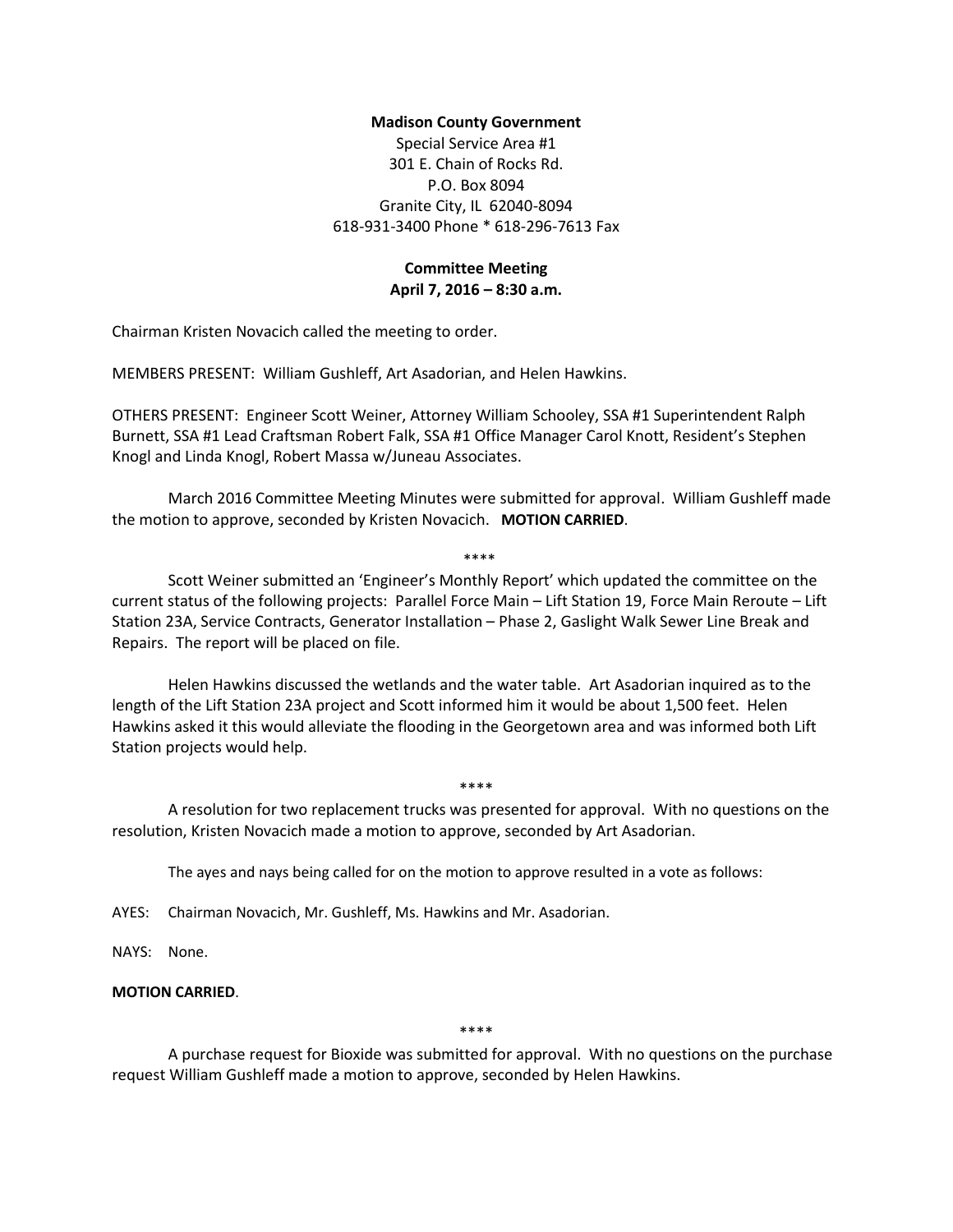The ayes and nays being called for on the motion to approve resulted in a vote as follows:

AYES: Chairman Novacich, Mr. Gushleff, Ms. Hawkins and Mr. Asadorian.

NAYS: None.

### **MOTION CARRIED**.

Robert Massa with Juneau requested approval for a sewer extension in Gateway Commerce Center East. Mr. Massa believes the lift station is operational and hooked into our sewer system. The Committee authorized Scott Weiner to review the plans. Scott will coordinate with Robert Falk to make sure the lift station is up to specifications. Art Asadorian made a motion, seconded by William Gushleff. **MOTION CARRIED**

\*\*\*\*

\*\*\*\*

William Schooley updated the committee with regards to an agreement with water companies in our district not to reconnect service for the resident until they provide documentation showing they have satisfied their unpaid sewer bill.

\*\*\*\*

William Schooley explained that Collinsville Area Recreation District has been paying the electric bills for the two storm station pumps in Arlington Heights since the purchased the Arlington Golf Course in 2007. We need a motion to authorize SSA's administration to have the electric for the pumps put back into our name. Art Asadorian made the motion, seconded by William Gushleff. **MOTION CARRIED**

#### \*\*\*\*

The Balance sheet for February was reviewed with a motion to approve. **MOTION CARRIED**.

\*\*\*\*

The Purchase Order Report for March 2016 was presented for discussion and approval. A motion was made by Helen Hawkins to approve the report, seconded by Kristen Novacich.

The ayes and nays being called for on the motions to approve resulted in a vote as follows:

AYES: Chairman Novacich, Mr. Gushleff, Ms. Hawkins and Mr. Asadorian.

NAYS: None.

#### **MOTION CARRIED**.

\*\*\*\*

The Bill List for March 2016 was presented for discussion and approval. A motion was made by Art Asadorian, seconded by Kristen Novacich.

The ayes and nays being called for on the motions to approve resulted in a vote as follows:

AYES: Chairman Novacich, Mr. Gushleff, Ms. Hawkins and Mr. Asadorian.

NAYS: None.